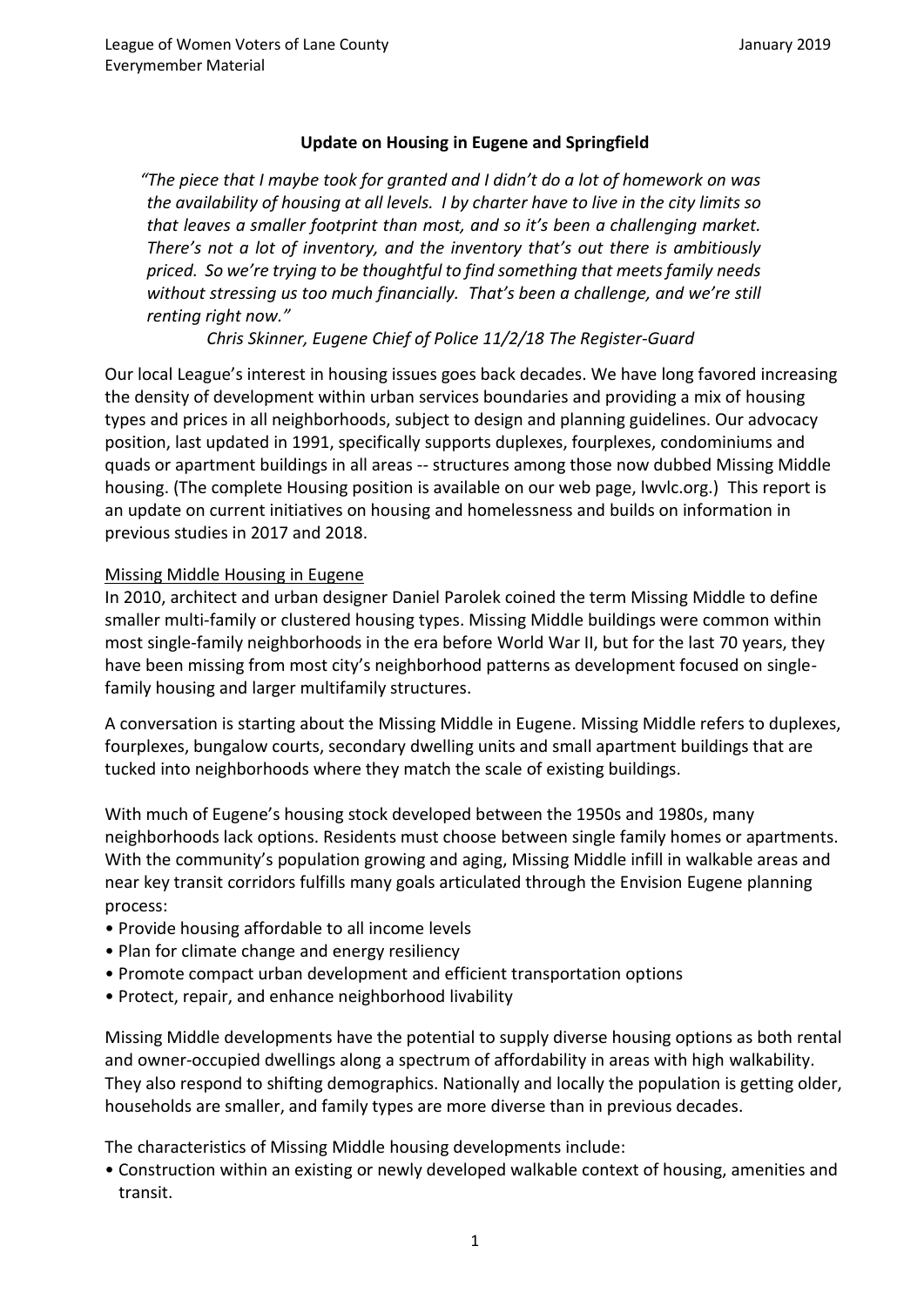- Increased density to a minimum of 16 dwelling units per acre so that supportive transit, retail and other amenities become viable.
- Off-street parking needs reduced to a minimum, that is, one space per unit at most in order to create the best site plans and functional green space.
- Smaller, well-designed units and sites with comfortable and usable living spaces. Missing Middle types are not large suburban houses scaled down.

### Barriers to Missing Middle Housing in Eugene

The current single-family zone (R-1) does not allow most Missing Middle types as an outright permitted use of the land. There are exceptions for accessory dwelling units (ADUs), which are allowed on lots that meet the standards for development, and duplexes are allowed on corner lots. However, the existing City of Eugene standards for ADUs are considered much too restrictive by housing advocates due to parking and owner occupancy requirements plus height and design restrictions.

All the Missing Middle housing types are allowed in multi-family zones (with the exception of ADUs) if they meet minimum density standards. But Oregon liability law for faulty construction of condominiums (that is, owner-occupied multi-family) is viewed as onerous by developers due to increased insurance cost and higher risk to the developer.

Another barrier is the systems development charges imposed on new development to help pay for expanded infrastructure for streets, wastewater, stormwater, and parks because the calculation of such fees is not scaled to the size or impact of what's built.

### Housing Tools and Strategies Working Group

The City of Eugene established the Housing Tools and Strategies Working Group in response to Council direction to suggest, evaluate and recommend possible strategies and tools to address the barriers to constructing more housing that is affordable for households across the income spectrum. The working group was composed of 36 community stakeholders with various interests in housing. The group generated and considered more than 80 possible options to address housing affordability, availability, and diversity. It approved more than 30 of these options and recommended them to the Council in December, with most of the recommended items receiving majorities in excess of 80 percent. The Council did not take any action on the recommendations at that time. Several of the working group's recommendations are briefly summarized below, grouped by issues or approaches that are discussed elsewhere in this report.

#### 1) Accessory Dwelling Units

The working group recommended revisions to the land use code to encourage ADUs in all single-family zones and also the creation of pre-approved ADU plans for different styles and sizes, thereby reducing time and cost for individual property owners who would like to build an ADU.

#### 2) Missing Middle Housing

The group also supported revisions of the land use code to allow for development of more diverse Missing Middle housing types. The group focused this recommendation on six key corridors in Eugene: Highway 99, River Road, Coburg Road, South Willamette Street, Franklin Boulevard, and West 11th Avenue. Recommended revisions to the land use code along key corridors include enabling more multi-family development, creating a key corridor overlay with design standards which allow multi-family development on all key corridors, and enabling byright housing options. (The term indicates that the particular use is permitted within a zoning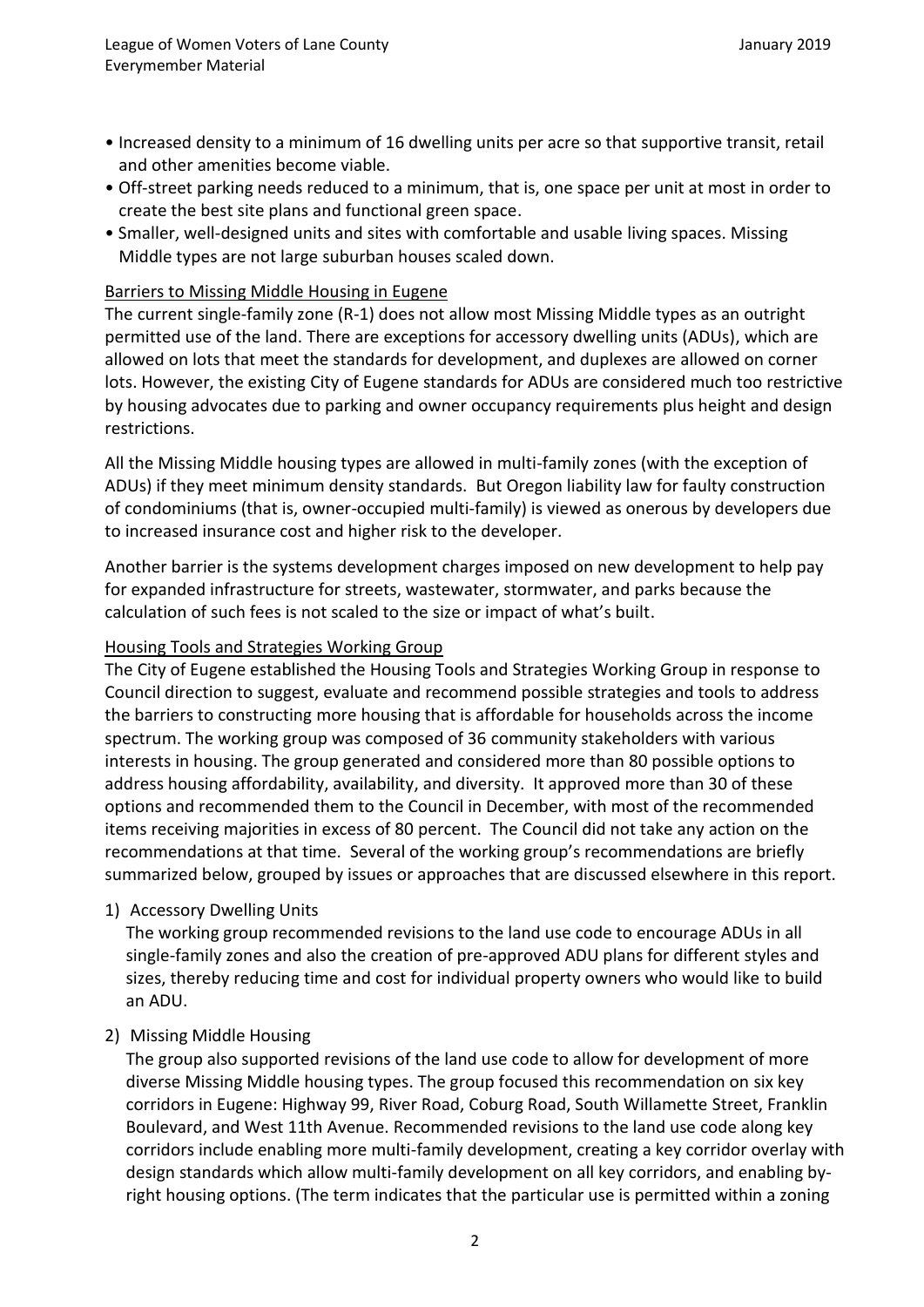category and may go straight to building permit without an extra application or appeal.) If implemented, these recommendations could allow Missing Middle and/or multi-family housing to be developed on some land now zoned for single-family housing.

3) Systems Development Charges (SDCs)

 The group overwhelmingly approved the option to delay collection of SDCs (roads, sewer, and power installations) until the housing has an occupancy permit. There was also support for adjusting SDCs for smaller and lower cost units and for adjusting SDCs for multi-family developments along key corridors. However, the concern was expressed that such waivers or reductions of SDCs could reduce the resources available to extend infrastructure needed to allow new developments.

# 4) Revenue for Affordable Housing

The identification of new revenue sources for affordable housing units was supported by over 90 percent of the participants, but none of the specific possible sources had that level of support. The most favored with 82 percent support was the issuance of local government bonds repaid with property taxes. This source has the advantage of being paid by the broad community but the disadvantage of increasing taxes. Charging a construction excise tax, including a version that had some relief for smaller or less costly homes, received two thirds majority support, but some participants questioned the taxation of just one industry. The option to shift funding from the city's general fund was barely approved due to probable cuts in funding for other city services.

# 5) Homeless Shelter and Temporary Housing

Participants strongly recommended that the city develop a homeless shelter and allow for more types of temporary housing (for example, Opportunity Village a low-cost, micro-housing project on city-owned property). This recommendation speaks to a community problem but isn't a direct response to the working group's direction because these types of beds and facilities do not meet the HUD definition of "housing" and would not help meet the housing unit needs outlined in an urban growth boundary analysis.

## 6) Other

A recommendation was approved to encourage more participation in city-sanctioned neighborhood associations so that they are more representative of the people living in the neighborhood.

## The Impact of LUBA Appeals on Local Housing

Better Housing Together, a local housing advocacy group, released a research report examining how appeals to the Oregon Land Use Board of Appeals (LUBA) impact Eugene-Springfield housing supply and affordability. The research was conducted by the Oregon Law Center, which reviewed appeals filed between 2000 and 2018. Appeals to LUBA are either filed by a developer whose application was denied by a city or by a neighbor or neighborhood group opposed to housing that was approved by a city.

Some of the findings and conclusions are:

- Appeals brought by neighbors impacted 1,488 housing units; 815 were delayed by the process but eventually built, and 673 units were never built.
- When a housing project is delayed by process but eventually built, the outcome is either a lower-quality project or a higher-cost project, neither of which help efforts to improve quality and affordability.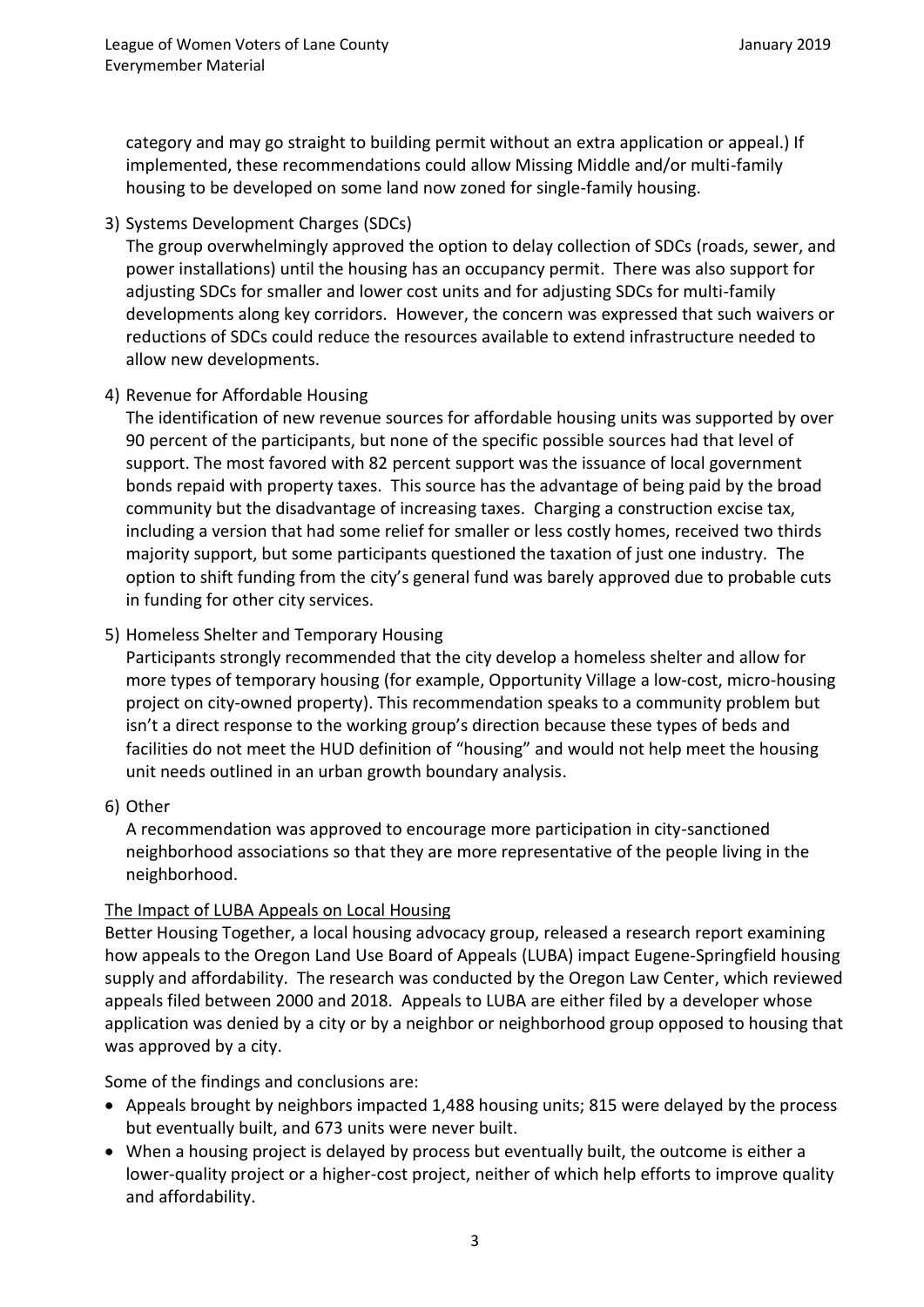- Ninety-six percent of the housing units delayed by appeal (but eventually built) were delayed by unsuccessful neighbor appeals.
- Since 2000, none of the appeals filed by neighbors resulted in LUBA reversing the city's approval.

This research quantifies some of the long-term community-wide impacts that result from opposition to housing proposals at the neighborhood level.

### The Affordability Problem

According to the U.S. Department of Housing and Urban Development (HUD), "Families who pay more than 30 percent of their income for housing are considered cost burdened and may have difficulty affording necessities such as food, clothing, transportation, and medical care. Nationwide, an estimated 12 million renter and homeowner households now pay more than 50 percent of their annual incomes for housing. A family with one full-time worker earning the minimum wage cannot afford the local fair-market rent for a two-bedroom apartment anywhere in the United States*.* 

The Lane County housing affordability problem is illustrated with these figures from HUD:

### **Monthly Cost for Basic Necessities for Lane County in 2016**

| <b>Single Adults</b>                  | 2 Adults, 1 Infant, 1 Preschooler                  |  |
|---------------------------------------|----------------------------------------------------|--|
| \$561 on housing = $30.5\%$ of income | \$909 on housing = $17.5\%$ of income              |  |
| \$177 on food                         | \$586 on food                                      |  |
| \$346 on transportation               | \$692 on transportation                            |  |
| \$196 on health care                  | \$728 on health care                               |  |
| \$55 on technology                    | \$75 on technology                                 |  |
| \$167 on miscellaneous                | \$470 on miscellaneous                             |  |
| \$332 on taxes                        | \$729 on taxes                                     |  |
|                                       | \$983 on childcare + housing = $36.5\%$ of income  |  |
| $$1,834/m$ onth @ \$11/hour           | \$5,172/month @ \$31.03/hour with 2 people working |  |
| \$22,008 ANNUAL TOTAL                 | \$62,064 ANNUAL TOTAL                              |  |
|                                       |                                                    |  |

#### Providing Affordable Housing

The term "affordable housing" as used in this and the following section of this material refers to housing with regulated rent that is reserved for households with low incomes. The development of this form of housing is directly subsidized to bridge the difference between developments costs and rents.

Eugene and Springfield each receive an annual entitlement allocation of Community Development Block Grant (CDBG) funds directly from HUD. The City of Eugene also receives HOME Investment Partnerships Program (HOME) funds from HUD on behalf of the Eugene‐ Springfield HOME Consortium. The City of Eugene is the lead agency in the HOME Consortium.

City programs are guided through the [Eugene-Springfield Consolidated Plan.](https://www.eugene-or.gov/871) Below are brief descriptions of the programs that help create and maintain affordable housing in our community.

It's important to note that the cities do not own, operate, build, or manage housing. Instead, the cities collaborate with non-profit and other partners to assess the cities' housing needs, choose the best solutions to efficiently meet them and identify how to pay for them. Other city roles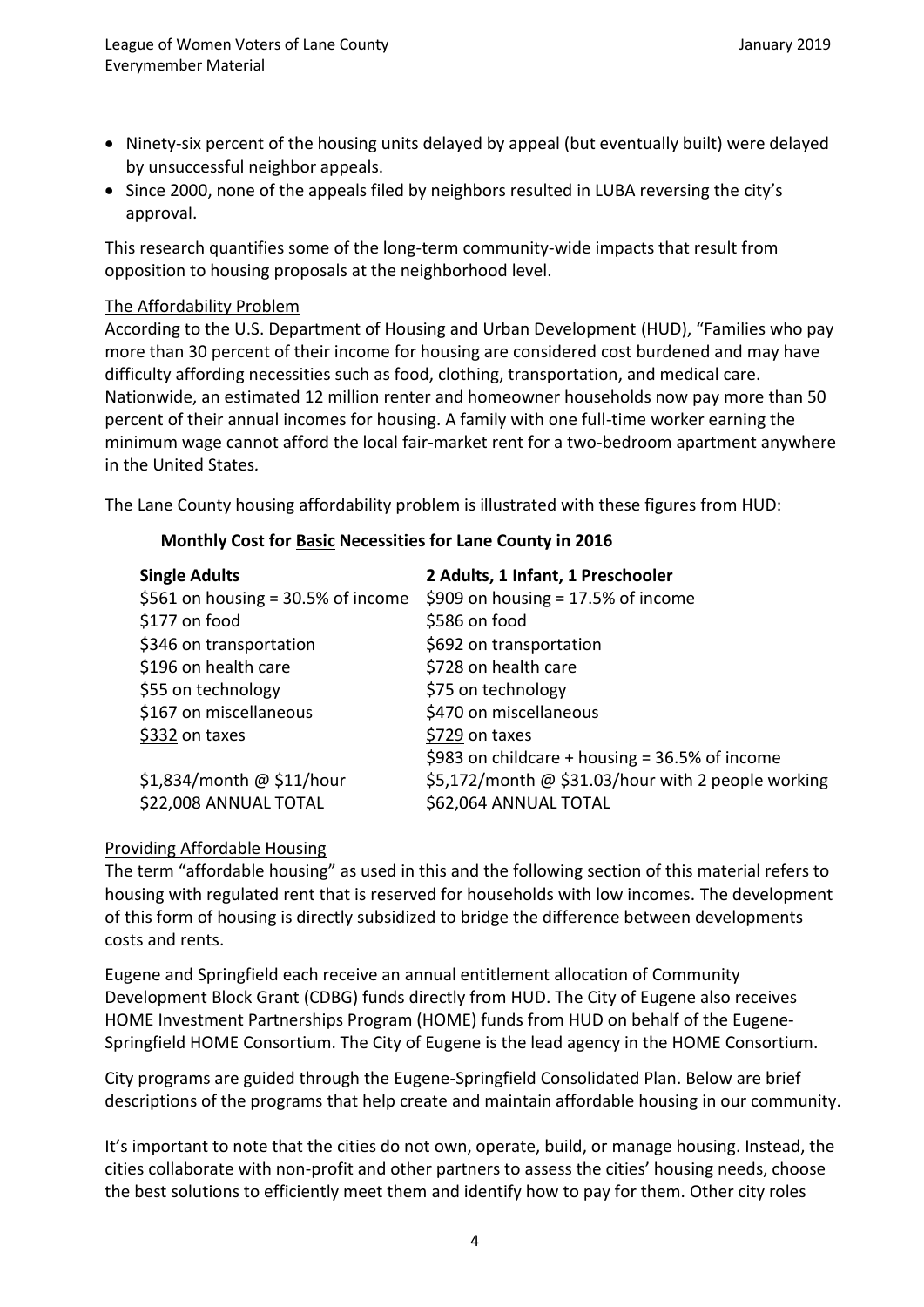include allocating funds (federal, local and private) toward housing solutions in our community and supporting programs that help low-income residents find, rent, buy, retain and repair their homes.

The Eugene-Springfield Consolidated Plan for Housing and Community Development City programs are guided through the [Eugene-Springfield Consolidated Plan](https://www.eugene-or.gov/871) for use of HUD funds, which has identified four strategies to increase access to affordable housing for Eugene and Springfield residents including: 1) Increase the supply of affordable housing; 2) Rehabilitate existing housing stock affordable to low‐income persons; 3) Provide down‐payment assistance for homeownership; and 4) Remove barriers to affordable and supportive housing. Below are brief descriptions of the programs that help create and maintain affordable housing in our community:

- Increasing Lane County's supply of affordable housing with the construction of The Myrtlewood in Springfield, which opened in October last year. Its 35 units for low-income households include eight that target developmentally disabled persons. The four-story apartment complex east of downtown was built by St. Vincent de Paul. Eligible residents were picked from a waiting list of more than 300 people.
- Purchasing of River Road Apartments and Youth House, which created 17 units of affordable housing, four units for persons with HIV/AIDS and 13 units for homeless youth aged 16-18. Other projects with 54 affordable housing units are underway, including The Monroe, a sixunit apartment building in the Whiteaker neighborhood for veterans and Market District Commons in downtown Eugene, with 49 units for low-income households, with 10 of the units targeted for homeless veterans. Both the cities of Eugene and Springfield are acquiring property to land bank for future development of affordable housing.
- Rehabilitating existing homes through the Eugene Emergency Home Repair Program, which assisted 24 households, with 13 homes occupied by people with disabilities and 17 by elderly persons. The Springfield Emergency Home Repair Program provided assistance to 64 households, with 48 homes occupied by the elderly.
- Providing down-payment assistance through the Springfield Home Ownership Program, which provided zero percent interest, deferred loans to eight low-income homeowners. Due to local market conditions the Eugene Homebuyer Assistance Program was suspended in 2017 because low-income purchasers could not find units that were both affordable and met the CDBG quality requirements.
- Removing barriers to affordable housing include a hotline for fair housing questions and complaints.

## Public Shelter Feasibility Study

Lane County in collaboration with the city of Eugene has hired Technical Assistance Collaborative (TAC) to conduct a public shelter feasibility study. TAC will provide a comprehensive assessment of the current homeless service system within Lane County including resource capacity and gaps within various system components and will deliver its final report in early 2019.

According to its preliminary report, the unsheltered population in Lane County is very visible and comparisons indicate it is significantly higher than in many other similar communities. Compared to the State of Oregon, City of Portland, City of Salem and Multnomah County, Lane County has a higher rate of poverty, a larger population of elders as well as those under 65 who have a disability and a higher unemployment rate. While the number of homeless veterans–sheltered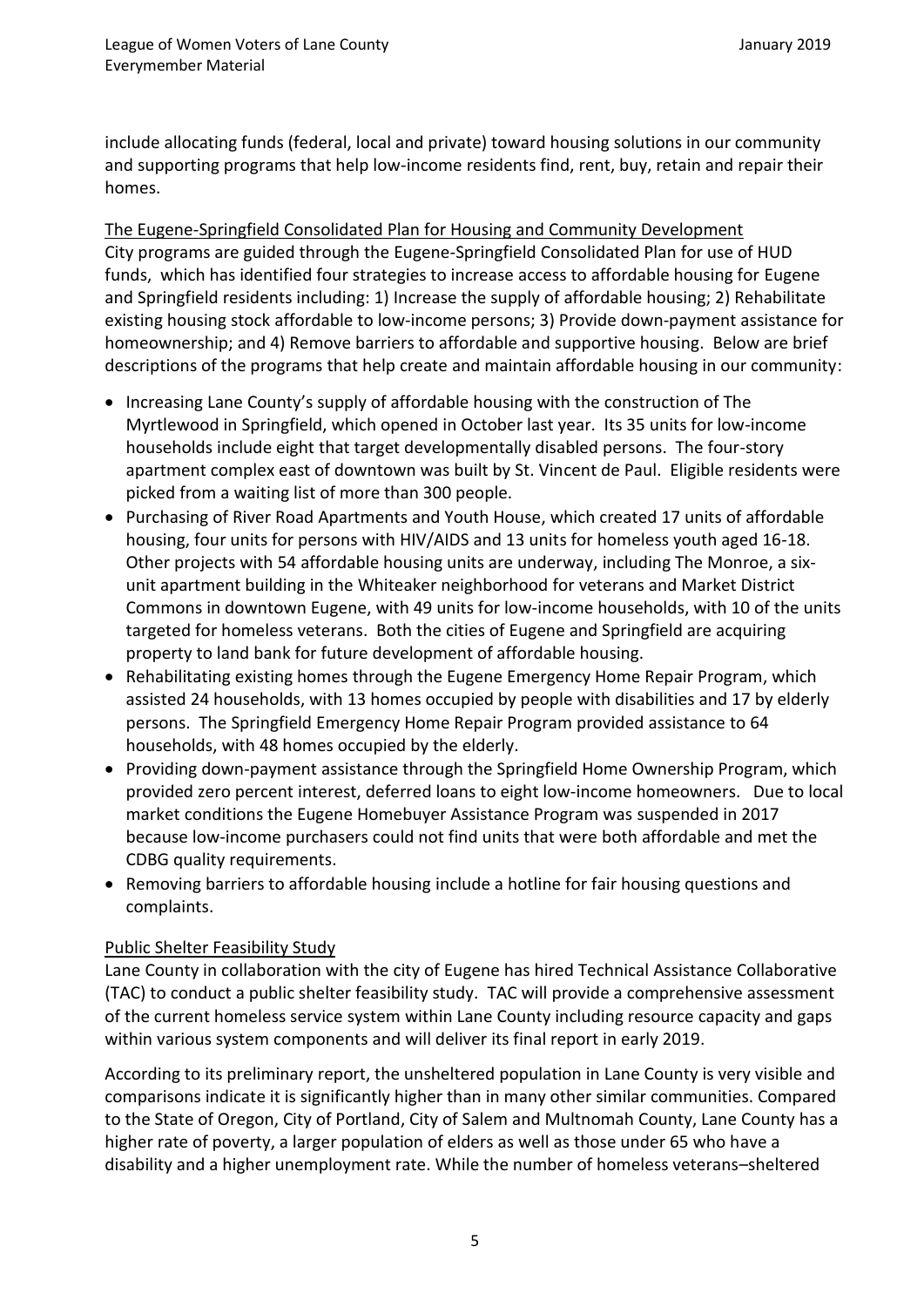and unsheltered--has generally trended downwards over the last ten years, the number of unsheltered, chronically homeless, single adults with disabling conditions has generally increased.

TAC's preliminary recommendation is that the county expand permanent Housing First-oriented shelter beds. (Housing First is an approach to quickly and successfully connect individuals and families experiencing homelessness to permanent housing without preconditions and barriers to entry, such as sobriety, treatment or service participation requirements.) TAC's modeling suggests that between 50 and 75 beds would be impactful, but any new shelters should implement a Housing First orientation including immediate and easy access, housing-focused services, rapid exits to permanent and permanent supportive housing, and measurement of outcomes to improve performance.

In keeping with the preliminary recommendations, Lane County is making available \$1.5 million in grants to public or private developers for supportive housing projects. These beds would provide homeless individuals with not only a place to sleep but drug and alcohol treatment, job training, and other support services. The funding comes from a one-time pool of timber subsidies received from the federal government.

In October 2018 Lane County and the City of Eugene agreed to collaborate on providing a temporary homeless camp on county-owned land along Highway 99 across the street from the St. Vincent de Paul Lindholm Center that provides meals, showers, and laundry facilities. In December, in recognition of the need for more oversight of the encampment, which had grown to 100 people living in individually-owned tents, a transition management plan was approved that included a shift of location to two nearby properties. Under the new arrangement St Vincent de Paul will manage both locations through the end of the winter.

In a major change from prior approaches, a "dawn to dawn" model will be utilized, meaning that homeless people can stay at the camping sites during the day. One location will accommodate 80 homeless people sleeping in large heated tents. The other will accommodate 20 people staying in their own tents both night and day on the property near the Lindholm Center.

Although advocates for the homeless have urged the building of a local public shelter for some time, a recent decision by the Ninth U.S. Circuit Court of Appeals has elevated the issue. The ruling found that city ordinances that punish homeless people for camping or sleeping outdoors when they have nowhere else to go violates the U.S. Constitution prohibitions against cruel and unusual punishment.

## Low-Income Housing in Lane County

The chart on the following page shows the major low-income housing that is available in Lane County.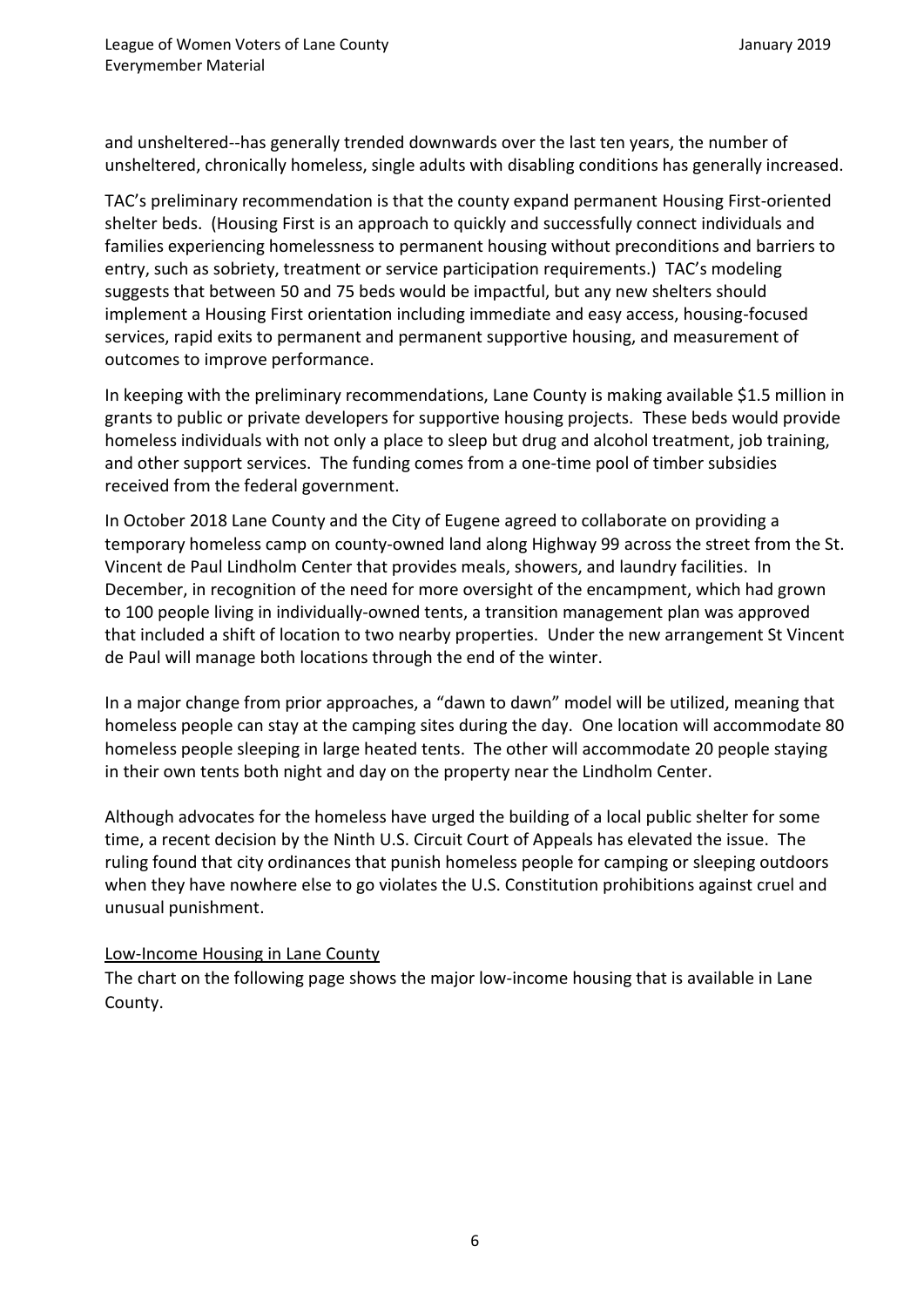#### **MAJOR LOW-INCOME HOUSING PROVIDERS IN LANE COUNTY**

| ---- ST. VINCENT DE PAUL----      | ----HOMES FOR GOOD----                | ---CORNERSTONE HOUSING---        |
|-----------------------------------|---------------------------------------|----------------------------------|
| <b>Income Requirement:</b>        | <b>Income Requirement:</b>            | <b>Income Requirement:</b>       |
| < 50% of Area Median Income       | <\$22,450 Single, <\$51,300 family    | <22,450 single/<\$38,460         |
|                                   | of 4                                  | family of 4                      |
| EUGENE (# of Units)               | EUGENE (# of Units)                   | <b>EUGENE (# of Units)</b>       |
| Ross Lane (36)                    | Firewood Apt. (90)                    | West Town (102)                  |
| Bascom Village (54)               | Village Oaks (67)                     | Prairie View (64)                |
| Stellar Apt. (54)                 | Richardson Bridge (31)                | <b>Willakenzie Crossing (56)</b> |
| Lamb Building (35)                | Laurel Gardens (41)                   | Green Leaf Village (34)          |
| Santa Clara Place (60)            | Parkview Terrace (150)                | Oak Leaf Apt. (14)               |
| Garfield Apts. (28)               | Abbie Lane (25)                       | Apple Orchard (50)               |
| Aurora Bld. (50)                  | Sheldon Village (78)                  | Delta Court (8)                  |
| Lamplighter Apt. (15)             | Fourteen Pine (65)                    | SPRINGFIELD (# of Units)         |
| South Hilyard Terrace (22)        | Willakenzie Townhouses (25)           | College Corner (8 for LCC        |
| MacDonald (24)                    | Maplewood Meadows (38)                | students)                        |
| Oakwood Manor (72)                | Bascom Village II (48)                |                                  |
| Bagley Downs (30)                 | Jacob's Lane (63)                     |                                  |
| Hope Lane (12)                    | Walnut Park (32)                      |                                  |
| Mary Skinner Apt. (40)            | <b>SPRINGFIELD (# of Units)</b>       | -----OTHER PROVIDERS-----        |
| <b>SPRINGFIELD (# of Units)</b>   | McKenzie Village (174)                |                                  |
| Aster Apts. (54)                  | Pengra Court (22)                     | <b>Income Requirement:</b>       |
| Royal Building (33)               | <b>COTTAGE GROVE (# of Units)</b>     | None - preference given to       |
| Ash Meadows (31)                  | River Terrace (60 senior/disabled)    | low-income renters               |
| Bluebell Apts. (17)               | CRESWELL (# of Units)                 | EUGENE (# of Units)              |
| Mill Street Apts. (10)            | Camas Apts. (36)                      | Ya-Po-Ah Terrace (222 senior)    |
| The Myrtlewood (35)               | <b>VENETA (# of Units)</b>            |                                  |
| <b>COTTAGE GROVE (# of Units)</b> | Veneta Village (30)                   | <b>Income Requirement:</b>       |
| Corey Commons (21)                | <b>FLORENCE (# of Units)</b>          | < 50% of Area Median Income      |
| Omen Apts. (12)                   | New Winds Apts. (18)                  | EUGENE (# of Units)              |
| <b>VENETA (# of Units)</b>        | <b>PROPOSED PROJECTS (# of Units)</b> | Olive Plaza (150 senior)         |
| Heather Glen (27)                 | Eugene:                               |                                  |
| <b>FLORENCE (# of Units)</b>      | <b>Market District Commons (50</b>    |                                  |
| Oak Terrace (40)                  | Veterans/Workforce)                   |                                  |
| <b>JUNCTION CITY (# of Units)</b> | Housing First on MLK (50 Chronic      |                                  |
| Alona Place (40)                  | Homeless)                             |                                  |
|                                   | Springfield:                          |                                  |
|                                   | Glenwood Place (100 -150              |                                  |
|                                   | Veterans/Workforce)                   |                                  |

Funding Sources: Projects developed with a mixture of Department of Housing and Urban Development grants and loans, Oregon state and local government grants, the Federal and State Low-Income Housing Tax Credit programs, private foundation grants, and private donations.